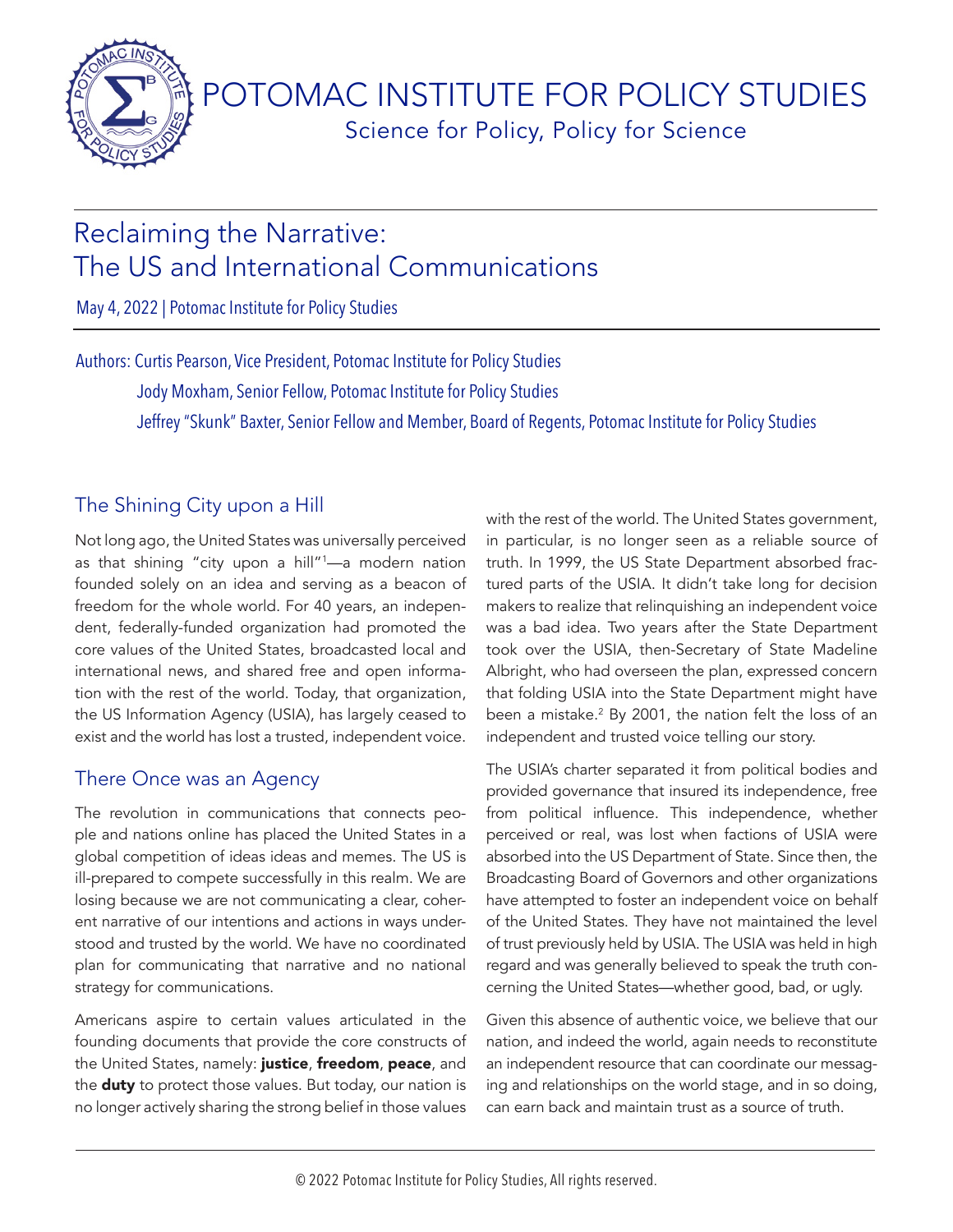<span id="page-1-0"></span>This new resource might be a new agency, like the USIA, or an independent function of an existing organization with authority and accountability to coordinate various agencies with tasking in public diplomacy and strategic messaging.

#### Projecting Truth and Countering Propaganda—USIA History

The desirability of a national source of public information has been recognized since the days of World War I. Various administrations created organizations designed to spread a national message to support our allies and counter our adversaries' propaganda. The Smith-Mundt Act of 1948 established the "Voice of America" as a communication outlet for foreign populations, created the Fulbright Program, and in these ways, was designed to "combat weapons of false propaganda and misinformation.["3](#page-6-0)

Dwight D. Eisenhower had long advocated the need to conduct "psychological warfare," by countering adver-sary propaganda with a strategic and trusted message.<sup>[4,5](#page-6-0)</sup> In a campaign speech in 1952,<sup>6</sup> Eisenhower emphasized a whole-of-government approach to strategic messaging (primarily to counter communist oppression), and the need to inspire world respect of American ideals using peaceful tools. He differentiated these strategic messaging goals from propaganda by stating that the purpose of the former is to "help free people stay free," by "winning the struggle for…minds" through a message with "spiri-tual strength."[7](#page-6-0)

In 1953, President Eisenhower's "Jackson Committee" recommended creation of a separate agency for these purposes, and Eisenhower's 1953 Executive Order 10477 established the USIA.<sup>8</sup> Based on the now-declassified Jackson Committee report, the USIA was established for overt communications, while covert channels were established separately, with all communications coordinated through the National Security Council to the president[.9](#page-7-0) Initially, the USIA was engaged in campaigns to support the President's "Chance for Peace" and "Atoms for Peace" proposals, both internationally and domestically[.10](#page-7-0) During the Kennedy Administration, famed newscaster Edward R. Murrow led the USIA, and tied the agency more closely to the CIA, to receive intelligence briefings, counter insurgency training, and advise local

issues and culture, particularly in Southeast Asia. There were some indications of USIA involvement in covert operations during Murrow's tenure[.11](#page-7-0) While there was connectivity between the overt side of public diplomacy, and covert aspects of propaganda after Murrow's departure, the USIA refused to work with the CIA in most cases, and would not release any information that did not have full and accurate attribution.<sup>12</sup>

Throughout the Cold War, the USIA opened libraries at embassies in closed countries, sponsored thousands of cultural exchanges, established over 200 public affairs offices throughout the world that fostered social media engagement, and provided access to world news through its Voice of America radio network; each with intent to bring truth and balance to even the most closed societies. By the end of the Cold War, the USIA had a well-connected global network of radio and television broadcasting, cultural and educational exchange programs, and open access libraries providing a wide array of knowledge—often serving as the only source of free information. The USIA adapted with changes taking place in communications technology; having a budget of around \$1 billion per year, offices and outlets throughout the world, and a staff of over 10,000 people.

However, the agency was not free of controversy, and concerns were raised that the agency could be used to promote polemical administration policies,<sup>13</sup> despite its charter to exercise overt public diplomacy. In 1972 and in 1985, Congressional action effectively prohibited USIA from domestic dissemination.<sup>14</sup> This lack of transparency may have heightened fears that the USIA was engaged in propaganda, and prohibitions were removed in the Smith-Mundt Modernization Act of 2012.

The USIA began to lose favor—and funding—in the late 1980s and '90s. The fall of the Berlin Wall and the end of the Cold War seemed to lessen the need for psychological warfare. Communist ideology had seemingly been defeated, and the desire for a "peace dividend" inspired cost cutting across the US Department of Defense and Department of State. The USIA's billiondollar budget was an easy target. Infighting and budget cuts created dysfunction that hurt the organization, and the USIA was defunded and absorbed into the State Department in 1999.[15](#page-7-0)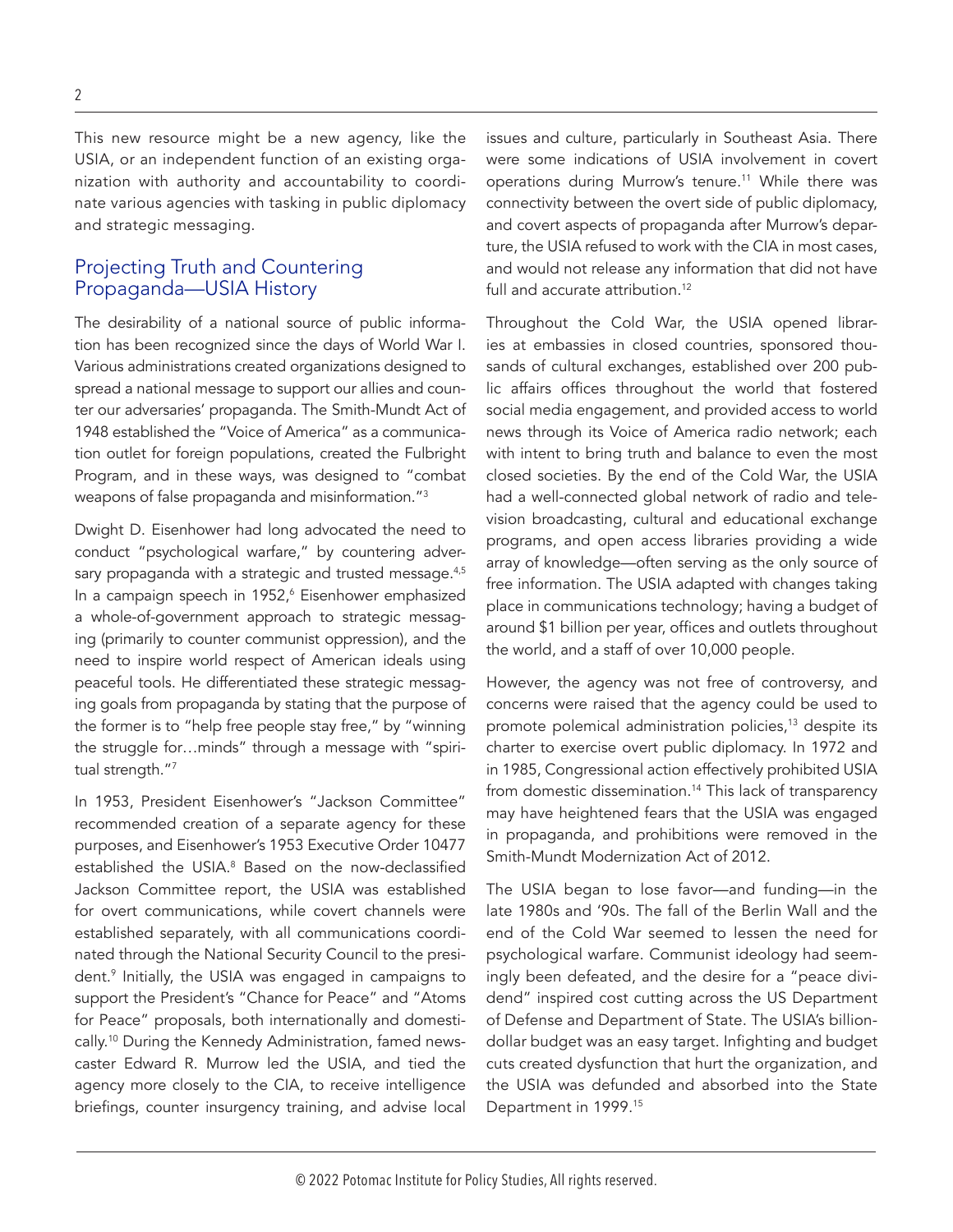<span id="page-2-0"></span>But, in this defrocking, valuable capabilities were lost. Many worldwide assets, such as free libraries, were shuttered. Perhaps most significantly, the US lost much of its ability to understand and influence real audiences within adversary and allied nations, alike.

The USIA was able to remain well-respected and trusted by demonstrating significant success in messaging, and helping to create and maintain the coalition during *Desert Storm* and *Desert Shield*. An argument can be made that the USIA was one of the organizations that helped the United States to prevail in the Cold War. The news provided by the USIA media organizations was largely of local interest to the nations where they were broadcasting, and US news was portrayed openly and honestly, inclusive of events such as civil rights issues in the '60s, Watergate in the '70s, and the political scandals of the '90s. Exchange programs, such as the Fulbright program, created generations of scholars and world leaders who had been exposed to US culture and who were educated in US institutions. A 2008 survey of USIA alumni noted the difference between public diplomacy and propaganda, and largely credited USIA with creating international understanding and support for the US and its policies.<sup>[16](#page-7-0)</sup> The alumni pointed to values of credibility, respect, and truthfulness as the most important assets for public diplomacy professionals who are working in overseas regions. They rated public diplomacy efforts during the Cold War as having been "good" or "excellent," yet a majority felt that by 2008, US public diplomacy was marginal or poor.

#### Strategic Communications Abhors a Vacuum

The events of September 11th 2001 provided a harsh view of how much had been lost due to the demise of the USIA as it had been. The 9/11 Commission quoted the view of NSC staff that by spring 2001, US public diplomacy was so diminished in the Middle East that "we have by and large ceded the court of public opinion" to Al Qaeda[.17](#page-7-0) This same lack of US public diplomacy was true in Europe, Latin America, and East Asia.[18](#page-7-0)

Many USIA functions were absorbed into the Department of State's "Board for International Broadcasting" and the "Global Engagement Center" (GEC). These agencies still exist, but they neither have the breadth and depth that the USIA had, nor operate independently from any given administration. The GEC's mission, for example, embodies the mission of countering adversary propaganda—specifically, to "recognize, understand, expose, and counter foreign state and non-state propaganda and disinformation efforts aimed at undermining or influencing the policies, security, or stability of the United States, its allies, and partner nations."<sup>[19](#page-7-0)</sup> But, countering foreign propaganda requires a messaging strategy, coordination with multiple information sources, and, most importantly, a source that is trusted because it operates outside of political influence. With the loss of many overseas offices and resources, the remnants of USIA lack connectivity to regional influences and knowledge and, therefore, are relatively impotent.

While the US lacked an independent strategic coordinated messaging strategy, messaging by others grew exponentially. US communications lacked overarching guidance. One communications expert has stated: "One possible reason for the cacophony of discordant messages—in addition to the sheer volume of information is the lack of a clear, articulate strategy from the national leadership. Without this, the leaders of each department, agency, and office are left to decide what is important. In most cases the answer is to use the organization's communication efforts to advance its own interests."[20](#page-7-0) With the proliferation of other nations' information, voices, and channels, the situation continues to worsen.

Today, there is intense competition for cognitive influence. The Internet and its ability to spread messages globally enables any individual to communicate with almost the same force and breadth as a nation. People worldwide are bombarded with competing ideas that are promulgated as "truths." The United States is not wellpositioned in this competition. To regain and maintain leadership, the US should better diffuse ideas to attract populations to the ideals of democratic societies.

Both the US Department of State and Department of Defense acknowledge the need for strategic messaging. Still, responsibility for strategic communications remains fractured within these departments. In the State Department, the Undersecretary for Public Diplomacy, Public Affairs departments, as well as the Office of Congressional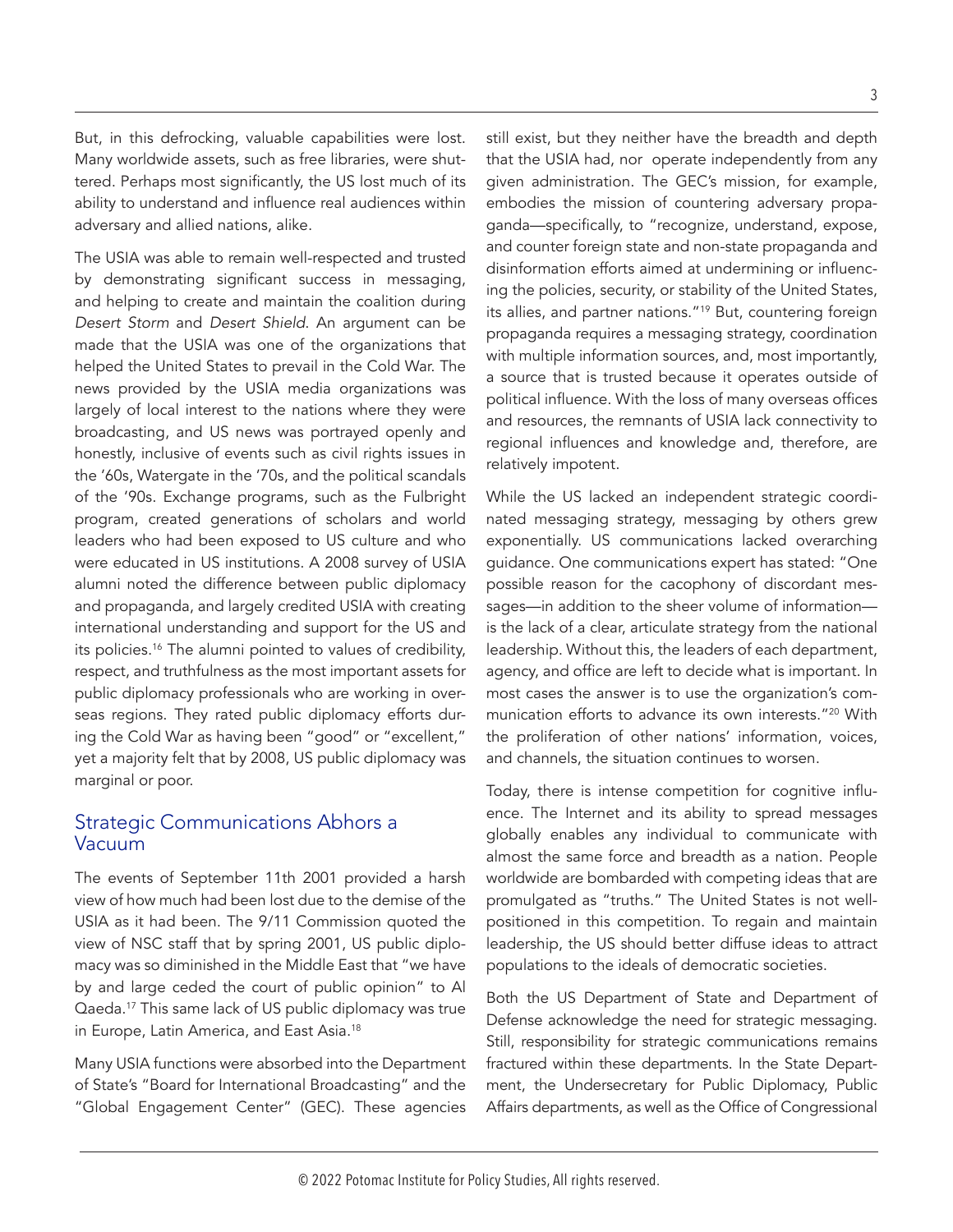<span id="page-3-0"></span>and Public Affairs each have responsibilities and processes for creating and executing strategic messaging within specific spheres of influence. The Defense Department has a detailed process for approving strategic messaging plans, but the substance of such messaging is left to individual departments and commands. These efforts have no unifying strategy, no executive level messaging plan, no guidance, and little evidence of coordination between them.

#### Regaining the Narrative

In the absence of a coordinated strategic narrative, the United States is consistently placed in a reactive posture. Control of current narratives has been ceded to others.

The need to create a coordinated, effective strategic narrative was explored in a recent public forum of experts in the communications field.<sup>21</sup> The forum discussion on strategic messaging and global competitiveness revealed that the US needs a coherent and consistent strategic messaging campaign to address global competition in the information space. Panelists emphasized that the lack of a stable strategic narrative puts the US at risk of alienating allies and driving competitors to more aggressive engagements. Uncoordinated messaging can be counterproductive. Reactions to misinformation promulgated by others and attempts to counter propaganda are not prime venues or vectors to fortify US messaging. Once one is reacting to misinformation promulgated by others, attempting to counter propaganda, it is too late to instill truth.

To illustrate the need for a national-level strategic messaging strategy, it is instructive to look at examples of messaging from the past decade.

Attempts at persuasion. Through public and private communications, over a period of years, the United States attempted to persuade the Chinese not to weaponize space. According to a 2013 study for the Department of Defense, the campaign had the exact opposite effect.<sup>22</sup> It pushed China into believing they needed to accelerate their programs, and prompted views of the United States as untrustworthy, in part because of what was perceived as contradictory messaging. US messaging did not consider the background and experiences of decision makers that they were trying to influence, or how the Chinese perspective would interpret and analyze the US statements and actions.

Messaging through actions. In the 1990s, the US sent China a message of support for Taiwan by running US war ships through the Taiwan Straits. On December 19th, 1995, the USS *Nimitz* transited the Taiwan Straits at the same time that the Chinese government was conducting coercive diplomacy via military exercises to influence the Taiwanese elections. The United States asserted that this transit was unplanned, and was merely avoidance of weather. But direct links can be drawn between this event and the initiation of Chinese anti-ship missile programs, which have since matured and complicated the US' ability to operate freely in the Pacific. Again, US action incurred the opposite and undesired reaction.

Messaging through publications. Because the United States is an open society, messaging can occur through public review of official documents. Recently, the US government has taken a more aggressive posture toward China in official publications. The 2018 US National Defense Strategy stated that China uses "predatory economic practices to intimidate its neighbors while militarizing features in the South China Sea.["23](#page-7-0) The 2021 Interim National Security Strategy Guidance speaks of our "growing rivalry with China" and calls China "the only competitor capable of potentially combining its economic, diplomatic, military, and technological power to mount a sustained challenge to a stable and open international system.["24](#page-7-0) Official publications are intended for US audiences, but Chinese government officials have equal access to them. Some official US documents treat China as a collaborator and other documents depict China as a competitor, while still others regard China a threat and adversary. It would take a cohesive narrative to reconcile these conflicting ideas so as not to foster negative reaction from China, while still making clear the US intent not to allow China to continue aggressive actions in regions that affect our allies and partners.

The current situation with Russia presents a different set of messaging challenges. Russia's objectives and motivations differ from China's. As we are seeing in events in the Ukraine, Russia has a more advanced disinformation and deception apparatus that requires that the US employ different approaches to convince the Russian populace and the rest of the world—that democratic ideals are worthy values of governance. To be effective, a messaging strategy must incorporate understanding of history,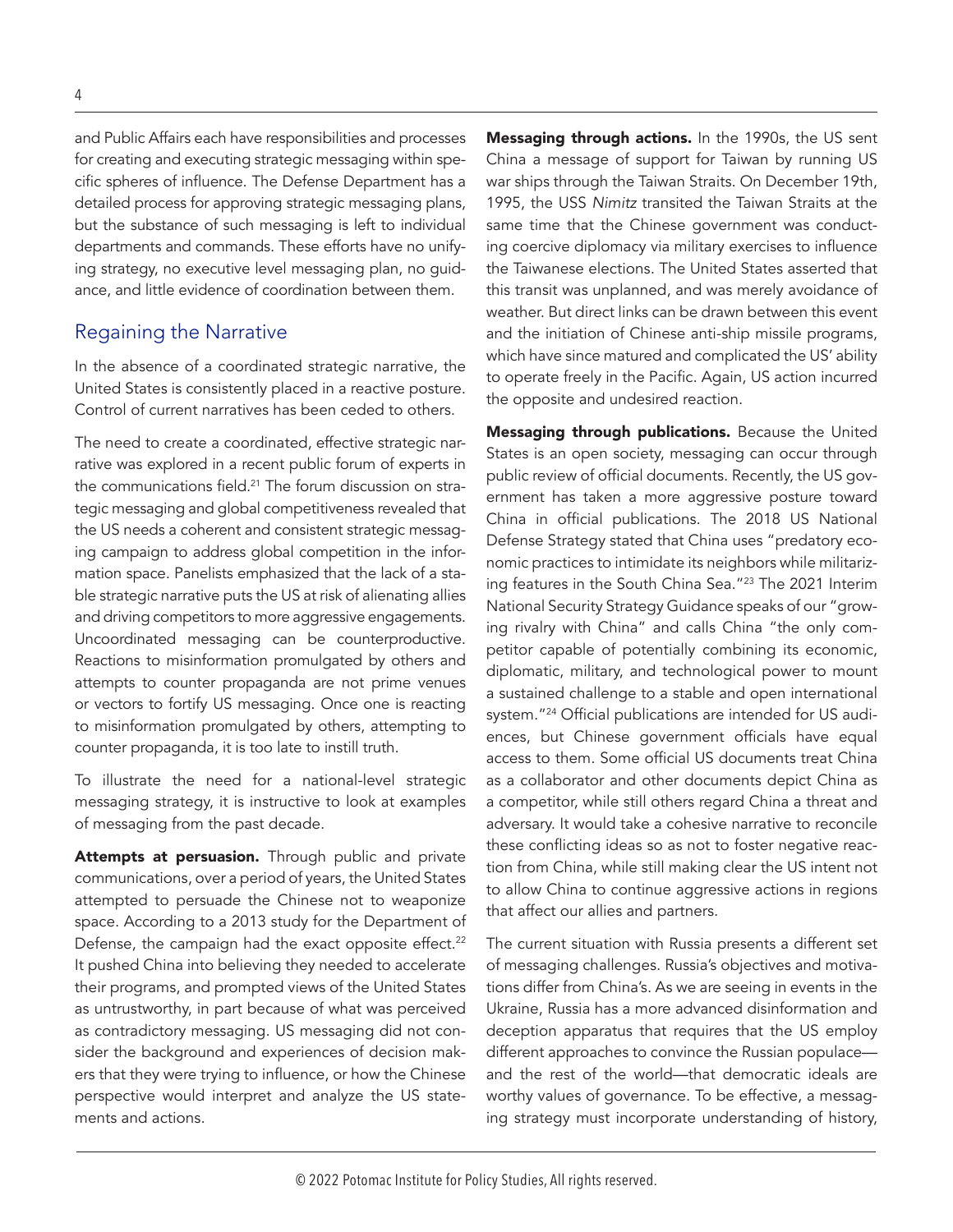<span id="page-4-0"></span>culture, and the media environment of the target nation. In the case of Russia, the messaging strategy requires effective ways to undercut and displace false narratives promulgated by official Russian information agencies.

The United States faces mass propaganda designed to disrupt and divide societies. US efforts to counter the narratives that are controlled by others often fail because the US government lacks the global trust it once enjoyed. As a result, the United States is seen as internally conflicted and unable to control the operations of our own government.[25](#page-7-0)

# Cognitive Security—Truth Fighting its Way above the Noise

A cornerstone of a new and independent US information agency would be a focus on improving cognitive security, worldwide. Cognitive security is a new and emerging field that addresses how information provided to individuals and groups can be used to influence their beliefs and cognition, preventing them from forming their own rational beliefs based on truth and factual information.

In today's world, it is necessary to combat adversarial use of perception management, disinformation, and strategic deception. While there is nothing new about adversaries' use of these tactics, they have become far more effective given globalization and the speed of communications. Disinformation can now be targeted based on profile information concerning the recipient, rather than simply indiscriminately broadcast.

Historically, China has made considerable use of strategic deception through perception management. A 2009 study notes that they call it "psychological warfare."<sup>[26](#page-7-0)</sup> The study states that "if China can discern its competitor's thought process through intelligence and guide it through deception and perception management, then it stands to reap considerable benefits as it pursues its own goals on domestic and international fronts." In 2013, the American computer security firm, Mandiant, revealed the extent of Chinese military cyber espionage efforts involving "Unit 61398" targeting US companies and individuals.<sup>27</sup>

As well, Russia has been highly effective at strategic messaging, whether via disinformation campaigns during the Cold War, through the coordinated use of diplomatic language, and/or the use of cyber-attacks. A warning was imparted to Estonia by cyber means in 2007.[28](#page-7-0) Prior to the 2008 Russian incursion and occupation of portions of Georgia, a cyber messaging cam-paign was used.<sup>[29](#page-7-0)</sup> Various financiers of the Russian Internet Research Agency and members of the Russian intelligence unit known as the GRU, are currently under US indictment for spreading cyber disinformation dur-ing the 2016 US election campaigns.<sup>[30](#page-7-0)</sup> The recent invasion of Ukraine has been accompanied by Russian strategic messaging, $31$  which reportedly continues to be quite effective in Russia as of this writing. Thus, we are seeing real-time experiments and engagements in countering disinformation through crowd-sourced intelligence and other messaging tactics.

The US has long been committed to the belief that people everywhere have the right to the truth, and to establish beliefs based on access to accurate information. Cognitive security includes practices, methodologies, tactics, and tools to defend against social engineering attempts intentional and unintentional—to cause manipulations and disruptions to cognition and sensemaking.<sup>32</sup>

A reconstituted independent force such as the USIA could help establish a higher degree of cognitive security. The challenge is greater than it was a couple of decades ago, as the world—and communication technologies—have changed. The new organization could seek to establish trust through independence and dissemination of accurate information, in languages and context appropriate to the recipients. We are not advocating, nor would the population tolerate, countering disinformation with disinformation. A consistent and uniform message based on a strategy that conveys accurate and balanced information, worldwide, could replace a cacophony of uncoordinated ad hoc messages delivered by multiple agencies and multiple voices.

Such an independent function with the necessary authorities to create and manage information strategies would also require understanding the messages directed at US citizenry and proactively countering disinformation before it causes harm. Recently, in deterring Russian tactics in Ukraine, the United States pre-emptively released key intelligence information. With the increasing availability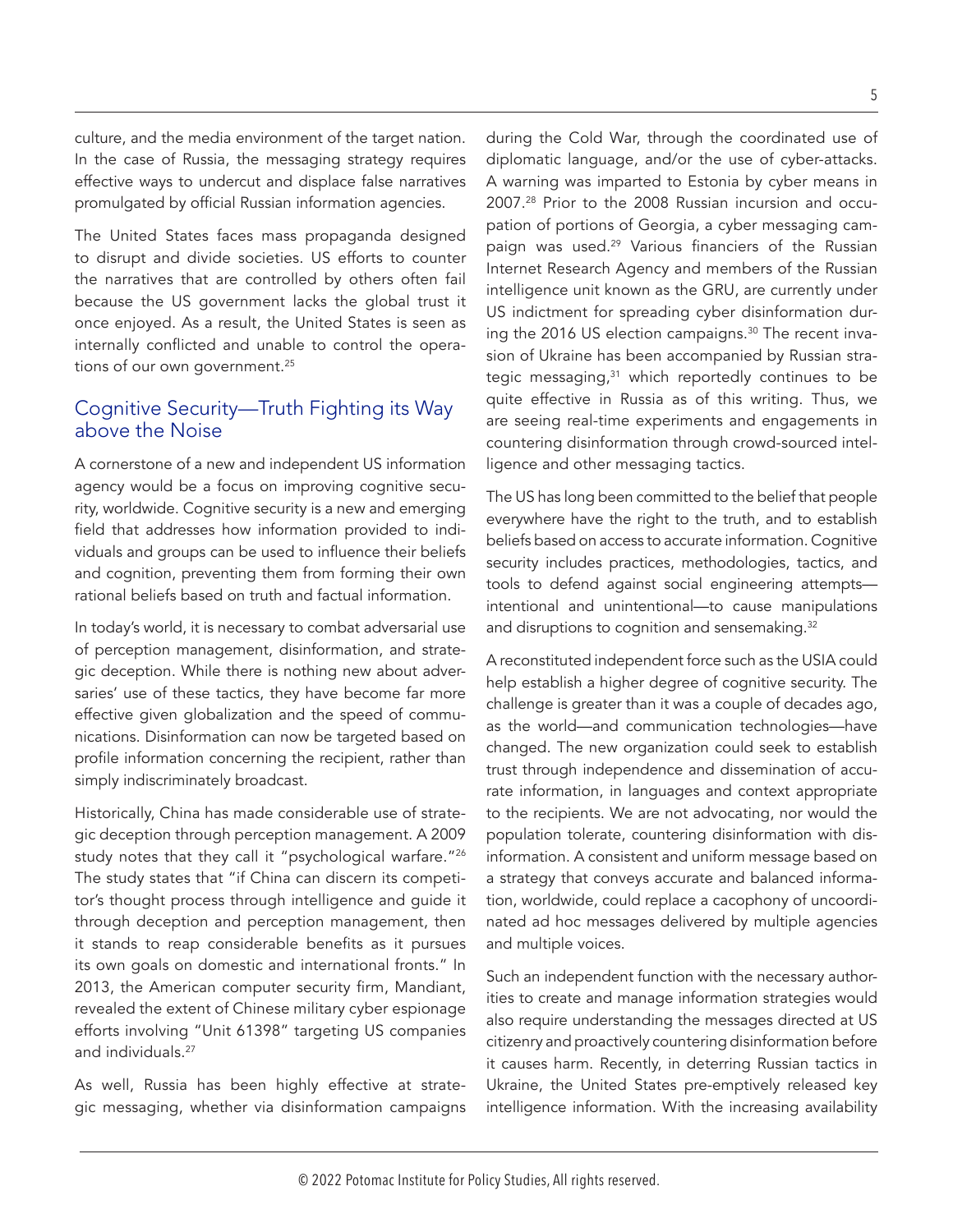of open-source intelligence, such an approach might be effective, generally. Without stifling free speech, the agency could provide broader access to information, coordinate the messaging, and provide clarifications and access to the multiple views on events.

## Reconstituting an Independent Strategic Messaging Capacity—Someone Has to Be in Charge

Reconstituting a capability similar to the USIA does not necessitate a new agency with direct control of all former USIA resources and functions, provided it has the authority and responsibility required to coordinate those functions across government agencies—it does not and cannot begin in a vacuum. USIA existed in the past, and it atrophied due to budget cuts and was absorbed into government. The Smith-Mundt Modernization Act of 2012 updated authorities in the Department of State and the Broadcasting Board of Governors (now known as the US Agency for Global Media [USAGM]) to globally disseminate information. The Voice of America still exists, albeit as a considerably reduced entity. Radio Free Europe and Radio Liberty (RFE/RL) exists as a private corporation with US government funding. The USAGM supervises the Voice of America, RFE/RL, and other media outlets. However, since 2017, the USAGM has been led by a presidentially appointed CEO rather than a bipartisan board. In forming a new organization or agency that can coordinate and guide these messaging functions, lessons learned from prior mistakes could inform existing and newly developed structures as a basis for reinvigorating US strategic messaging.

A new information agency would be different from prior iterations because the world has changed politically, economically, and technologically. Methods of effective strategic messaging are now more sophisticated, and messaging can be better tailored to the target audiences with consideration of history and culture, and not just language. The new agency would need to draw upon expertise in messaging and regional cultures, utilizing both staff and advisors.

Enabling legislation would require careful crafting. The charter would need to ensure the independence of the organization and maintain its continuity across administration and legislature boundaries—free from political influence. Messaging should conform exclusively to accurate information, while still reflecting American core values. It would need to develop the trust of world, without taint of propaganda, but also proactively counter misinformation and deception that might be perpetrated by other nations and/or groups. The organization would ultimately be responsible to the American public, through budget and law.

One of the great messaging challenges is to convey the uniqueness of the US concepts of "individual freedom" and "individual rights." The US form of democratic government enables the individual to rank above the state in many instances (for example by directly voting for leaders at many levels of government, or in exercising certain constitutional rights). This idea rankles many foreign governments because it diminishes the importance of the party, castes, leaders, nobility, and government institutions. US democracy also motivates participation of individual citizens and serves as a beacon for much of the world's population. It supports ideals that include opportunities for the individual to progress up the economic and social scale. The charter of the agency should support the use of effective messaging to demonstrably relate the ideals and aspirations that make the US form of government admired.

## If We Don't Control Our Narrative, Others Will

The United States is in a global information competition, where messaging is used by adversaries as a weapon against US interests. With its messaging strategies widely distributed, the United States is not effectively communicating a coherent narrative of accurate and favorable support for American ideals. Without understanding competing narratives and without contacts and strategies for countering disinformation, the US will lose the information war.

For the United States to be successful in this fast-paced societal-level competition, it must promote narratives that best support the US position in the global commons. To establish trust, the narrative should be based on our founding core ideals and the information must be presented fully and accurately, devoid of political or marketing influence.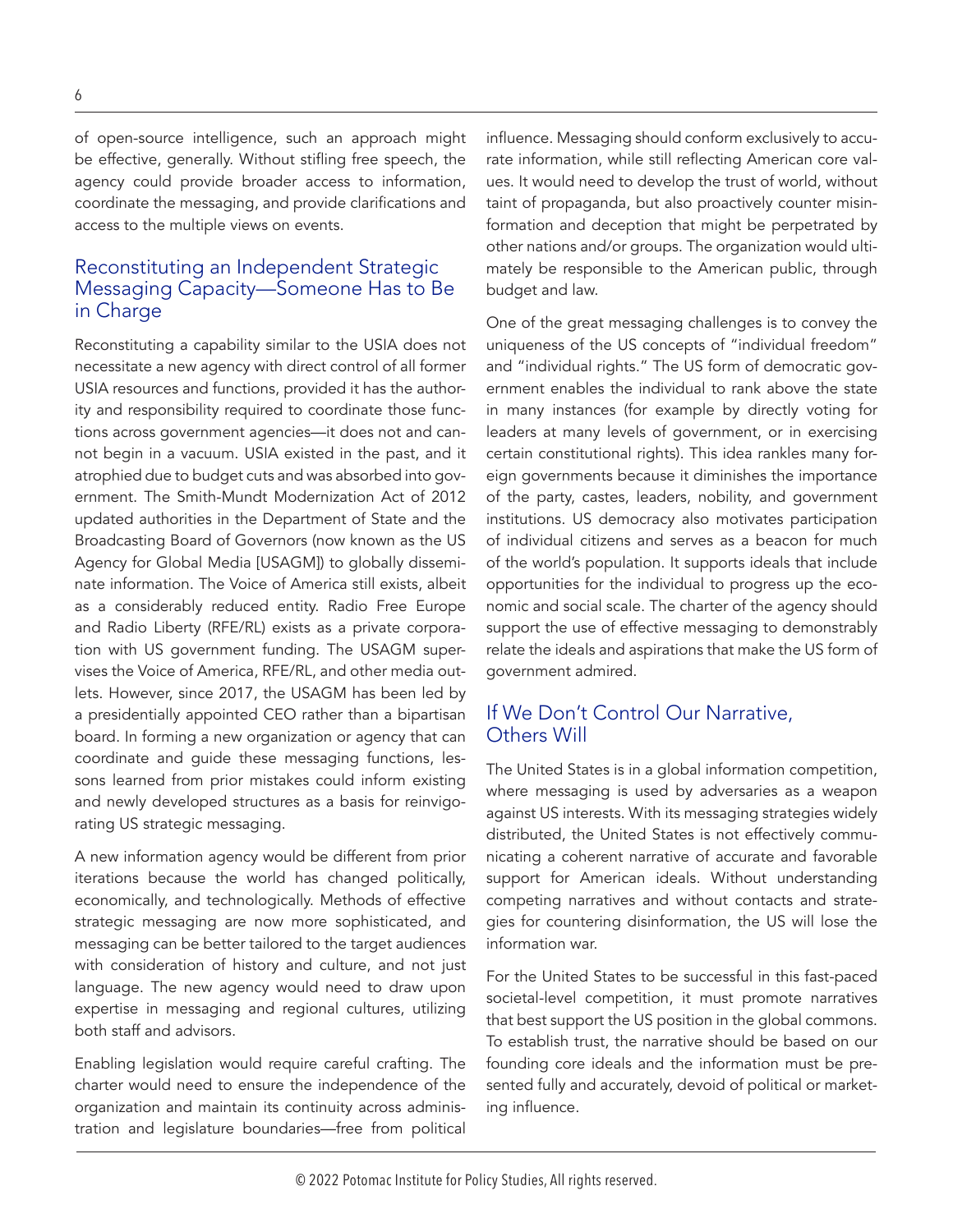# The Mission of the Former USIA

<span id="page-6-0"></span>President Dwight D. Eisenhower drove the founding of the United States Information Agency (USIA) that led the strategic messaging and public diplomacy campaign during the entirety of the Cold War. The USIA's mission as originally constituted was to:

- Present and explain to foreign audiences US government policies and actions;
- Describe and explain American society, thought, and institutions;
- Provide objective and reliable news, commentary, and information about US and international events; and
- Provide surrogate programming where local governments curtail the free flow of information and where surrogate programming is in the US interest.

Techniques for effectively motivating attitudes and behaviors, inspiring loyalty, and drawing people closer together have been championed by US corporations in their marketing and branding campaigns. Their techniques include developing an understanding of the audience's experiences and culture. Similar techniques can and should be adopted for a US messaging strategy.

The entity must coordinate an uncomplicated narrative that supports true goals in a strictly nonpartisan way, such that they can endure across administration and congressional change. Expertise assuring that messaging is heard and understood according to its intended effect (by the intended audiences), can be drawn from decades of advanced research and experience in regional histories and cultures.

The US must be consistent in maintaining a narrative domestically and abroad, and must be prepared to combat disinformation spread through numerous communications pathways in today's digital world. Trusted independent sources are necessary to achieve this desired level of cognitive security. The USIA was largely trusted as a defense against foreign propaganda. Given that disinformation is so easily distributed, such a trusted resource is needed now more than ever.

# **Endnotes**

- [1](#page-0-0) In his farewell address to the nation, Ronald Reagan quoted John Winthrop, a 17th century pilgrim who came to these shores in a wooden boat.
- [2](#page-0-0) Nicholas J. Cull. "Henry E. Catto, Jr, 1989–91," in *The Embassy in Grosvenor Square: American Ambassadors to the United Kingdom, 1938-2008* eds. Alison R. Holmes and J. Simon Rofe (London: Palgrave Macmillan) 2012: (Kindle page 270), [https://doi.org/10.1057/9781137295576\\_14.](https://doi.org/10.1057/9781137295576_14)
- [3](#page-1-0) "The United States Information Agency," American Security Project, 2012, [https://www.americansecurityproject.org/](https://www.americansecurityproject.org/ASP%20Reports/Ref%200097%20-%20The%20United%20States%20Information%20Agency.pdf) [ASP%20Reports/Ref%200097%20-%20The%20United%20](https://www.americansecurityproject.org/ASP%20Reports/Ref%200097%20-%20The%20United%20States%20Information%20Agency.pdf) [States%20Information%20Agency.pdf.](https://www.americansecurityproject.org/ASP%20Reports/Ref%200097%20-%20The%20United%20States%20Information%20Agency.pdf)
- [4](#page-1-0) Kenneth A. Osgood, "Form Before Substance: Eisenhower's Commitment to Psychological Warfare and Negotiations with the Enemy," *Diplomatic History* 24 (3) 2000: 405–33, <http://www.jstor.org/stable/24913835>.
- [5](#page-1-0) Sarah-Jane Corke, "The Eisenhower Administration and Psychological Warfare," *Intelligence and National Security* 24(2) 2009: 277–90, [https://doi.](https://doi.org/10.1080/02684520902826623) [org/10.1080/02684520902826623](https://doi.org/10.1080/02684520902826623).
- [6](#page-1-0) "Text of Gen. Eisenhower's Foreign Policy Speech in San Francisco," *New York Times*, October 9, 1952.
- [7](#page-1-0) *Ibid*.
- [8](#page-1-0) *Ibid*.